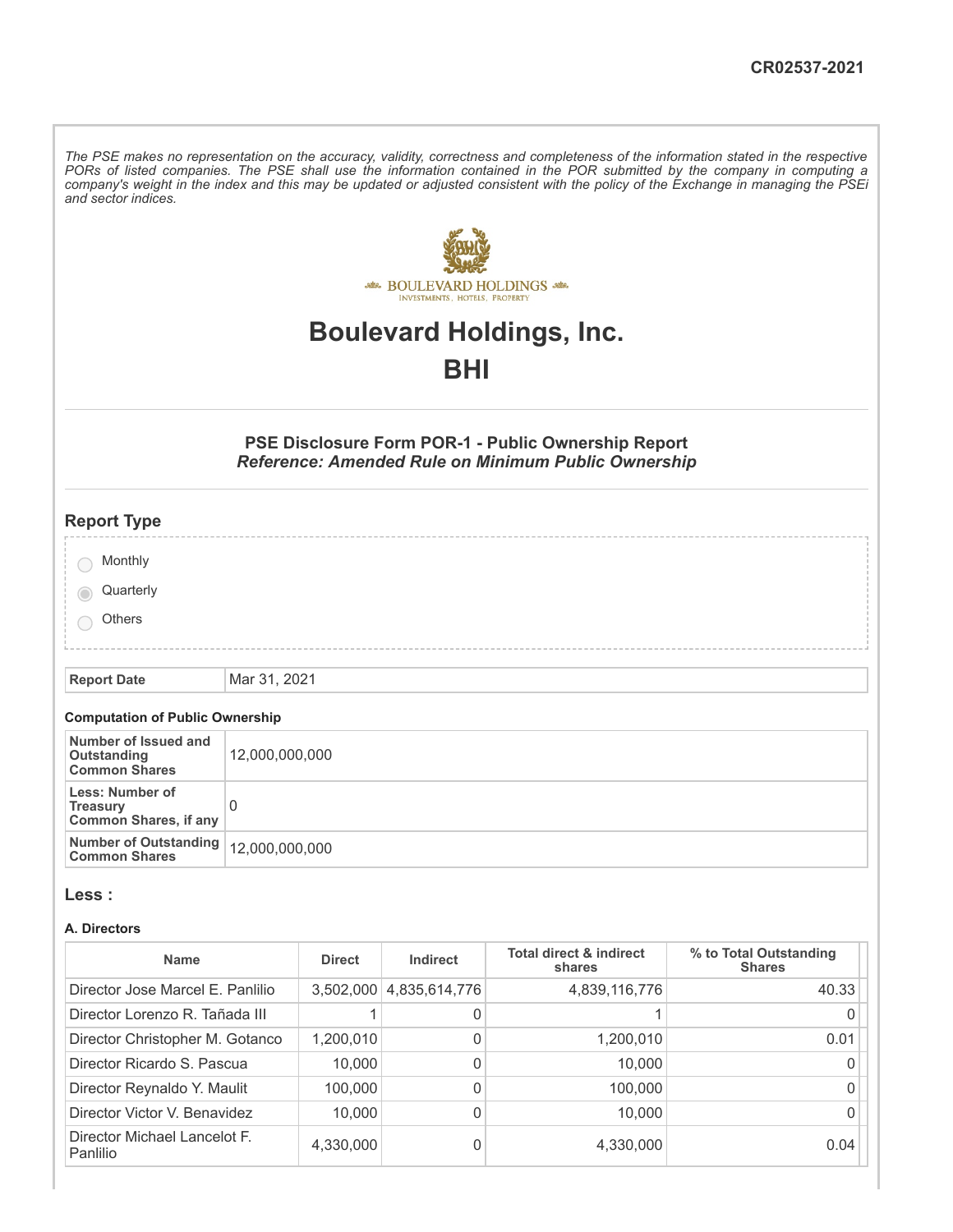| Director Klarence T. Dy            | 10,000     |               | 10.000        |       |
|------------------------------------|------------|---------------|---------------|-------|
| <sup>1</sup> Director David L. Kho | 54.590.000 |               | 54,590,000    | 0.45  |
|                                    | 63,752,011 | 4,835,614,776 | 4,899,366,787 | 40.83 |

#### **B. Officers**

| <b>Name</b>                                                  | <b>Direct</b> | <b>Indirect</b> | <b>Total direct &amp; indirect</b><br>shares | % to Total Outstanding<br><b>Shares</b> |
|--------------------------------------------------------------|---------------|-----------------|----------------------------------------------|-----------------------------------------|
| Atty. Marlo T. Cristobal                                     | 2,000         | 0               | 2,000                                        |                                         |
| Mr. Sham A. Daswani                                          | 250,000       | 0               | 250,000                                      |                                         |
| Jose Marcel E. Panlilio (same shareholding as<br>above)      | $\Omega$      | 0               |                                              |                                         |
| Atty. Lorenzo R. Tañada III (same shareholding as<br>above)  | $\Omega$      | 0               |                                              |                                         |
| Victor V. Benavidez (same shareholding as above)             | $\Omega$      | 0               |                                              |                                         |
| Odessa Lora D. Bodanio                                       | $\Omega$      | 0               |                                              |                                         |
| Atty. Jim P. Baliad                                          | $\Omega$      | 0               |                                              |                                         |
| Michael Lancelot F. Panlilio (same shareholding as<br>above) | $\Omega$      | 0               |                                              |                                         |
|                                                              | 252,000       | 0               | 252,000                                      |                                         |

## **C. Principal/Substantial Stockholders**

| <b>Name</b> | <b>Direct</b> | Indirect | Total direct & indirect shares | % to Total Outstanding Shares |  |
|-------------|---------------|----------|--------------------------------|-------------------------------|--|
| $\sim$      |               |          |                                |                               |  |
|             |               |          |                                |                               |  |

# **D. Affiliates**

| <b>Name</b> | <b>Direct</b> | Indirect | Total direct & indirect shares | % to Total Outstanding Shares |
|-------------|---------------|----------|--------------------------------|-------------------------------|
|             |               |          |                                |                               |
|             |               |          |                                |                               |

## **E. Government**

| <b>Name</b> | <b>Direct</b> | Indirect | Total direct & indirect shares | % to Total Outstanding Shares |
|-------------|---------------|----------|--------------------------------|-------------------------------|
|             |               |          |                                |                               |
|             |               |          |                                |                               |

#### **F. Banks**

| <b>Name</b> | <b>Direct</b> | Indirect | Total direct & indirect shares | % to Total Outstanding Shares |
|-------------|---------------|----------|--------------------------------|-------------------------------|
|             |               |          |                                |                               |
|             |               |          |                                |                               |

# **G. Employees**

| <b>Name</b> | <b>Direct</b> | Indirect | Total direct & indirect shares | % to Total Outstanding Shares |
|-------------|---------------|----------|--------------------------------|-------------------------------|
|             |               |          |                                |                               |
|             |               |          |                                |                               |

#### **H. Lock-Up Shares**

| <b>Name</b> | <b>Direct</b> | Indirect | Total direct & indirect shares | % to Total Outstanding Shares |
|-------------|---------------|----------|--------------------------------|-------------------------------|
|             |               |          |                                |                               |
|             |               |          |                                |                               |

#### **I. Others**

| <b>Name</b> | Direct | Indirect | Total direct & indirect shares | % to Total Outstanding Shares |  |
|-------------|--------|----------|--------------------------------|-------------------------------|--|
|             |        |          |                                |                               |  |